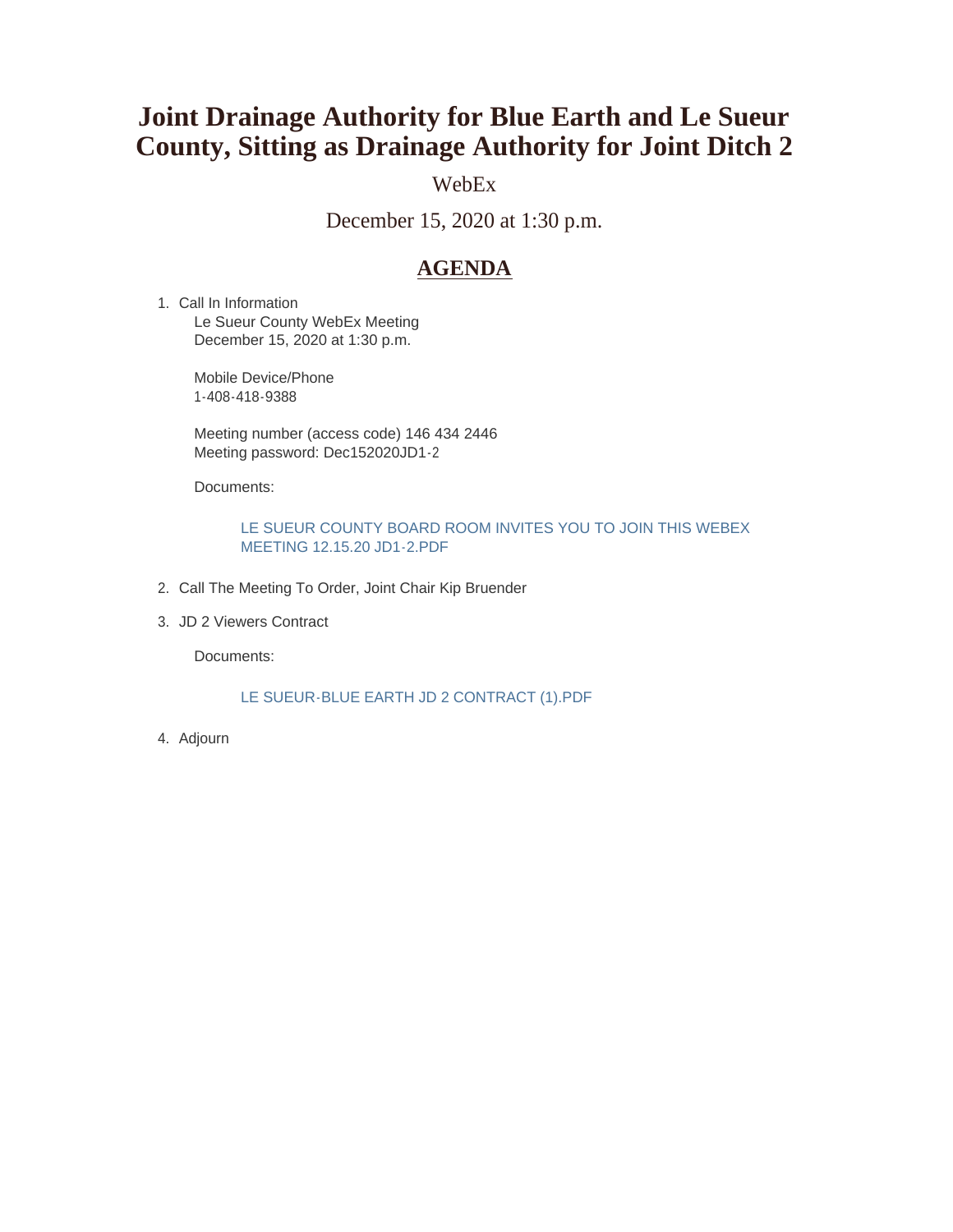

Le Sueur County Board Room invites you to join this Webex meeting.

# **Tuesday, December 15, 2020**

**1:30 p.m.** | (UTC-05:00) Central Time (US & Canada) | 30 minutes

Please copy and paste this link into a web browser to connect to the meeting:

| https://lesueurcounty.webex.com/lesueurcounty/j.php?MTID=m4e75cc3d7ff331fc769c<br>42d09a29260a                                                      |
|-----------------------------------------------------------------------------------------------------------------------------------------------------|
| Meeting number (access code): 146 434 2446<br>Meeting password: Dec152020JD1-2                                                                      |
| Tap to join from a mobile device (attendees only)<br>+1-408-418-9388,1464342446## United Toll States                                                |
| Join by phone<br>+1-408-418-9388 United States Toll<br>Global call-in numbers                                                                       |
| Join from a video system or application<br>Dial 1464342446@lesueurcounty.webex.com<br>You can also dial 173.243.2.68 and enter your meeting number. |
| Join using Microsoft Lync or Microsoft Skype for Business<br>Dial 1464342446.lesueurcounty@lync.webex.com                                           |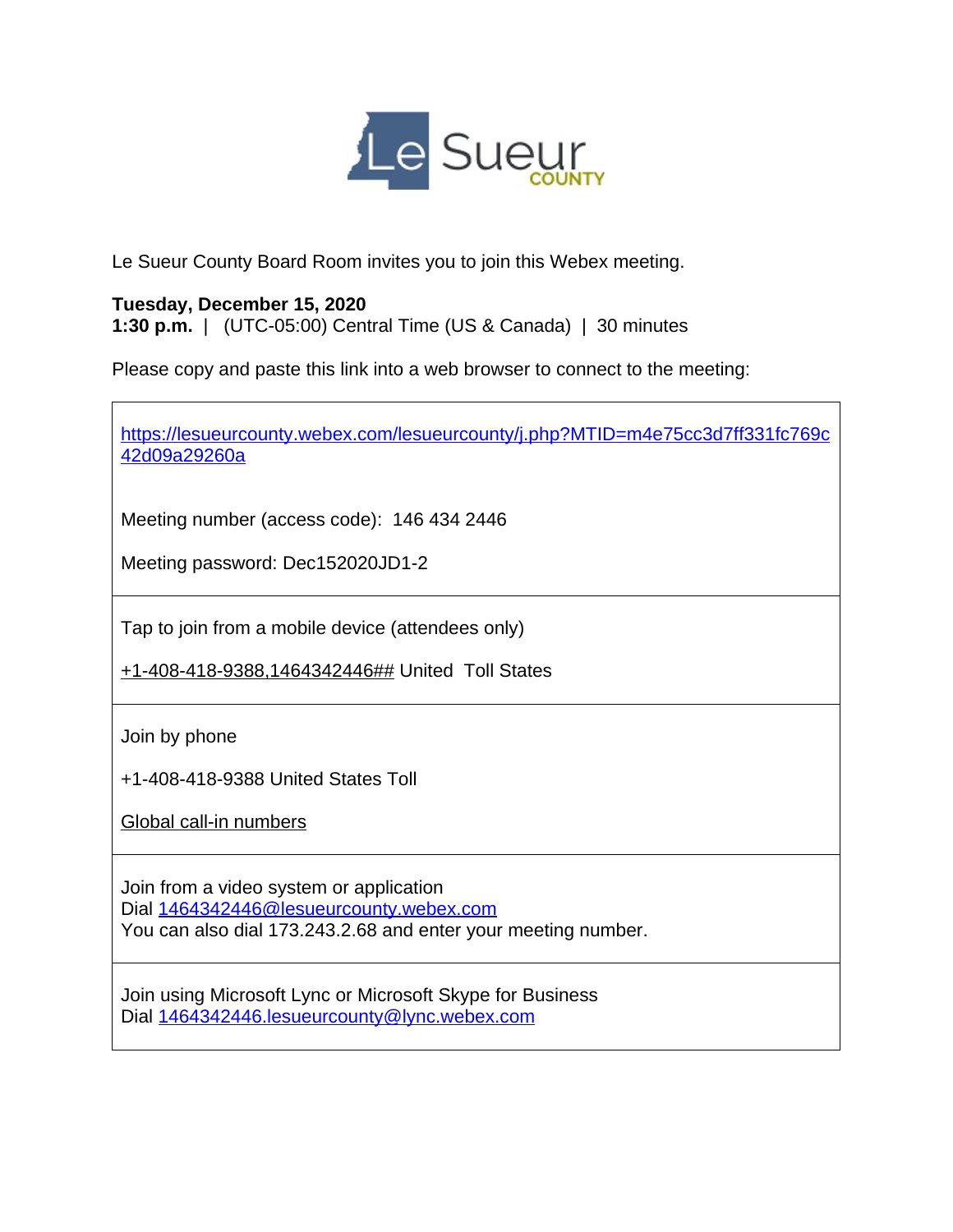Need help? Got to:<http://help.webex.com>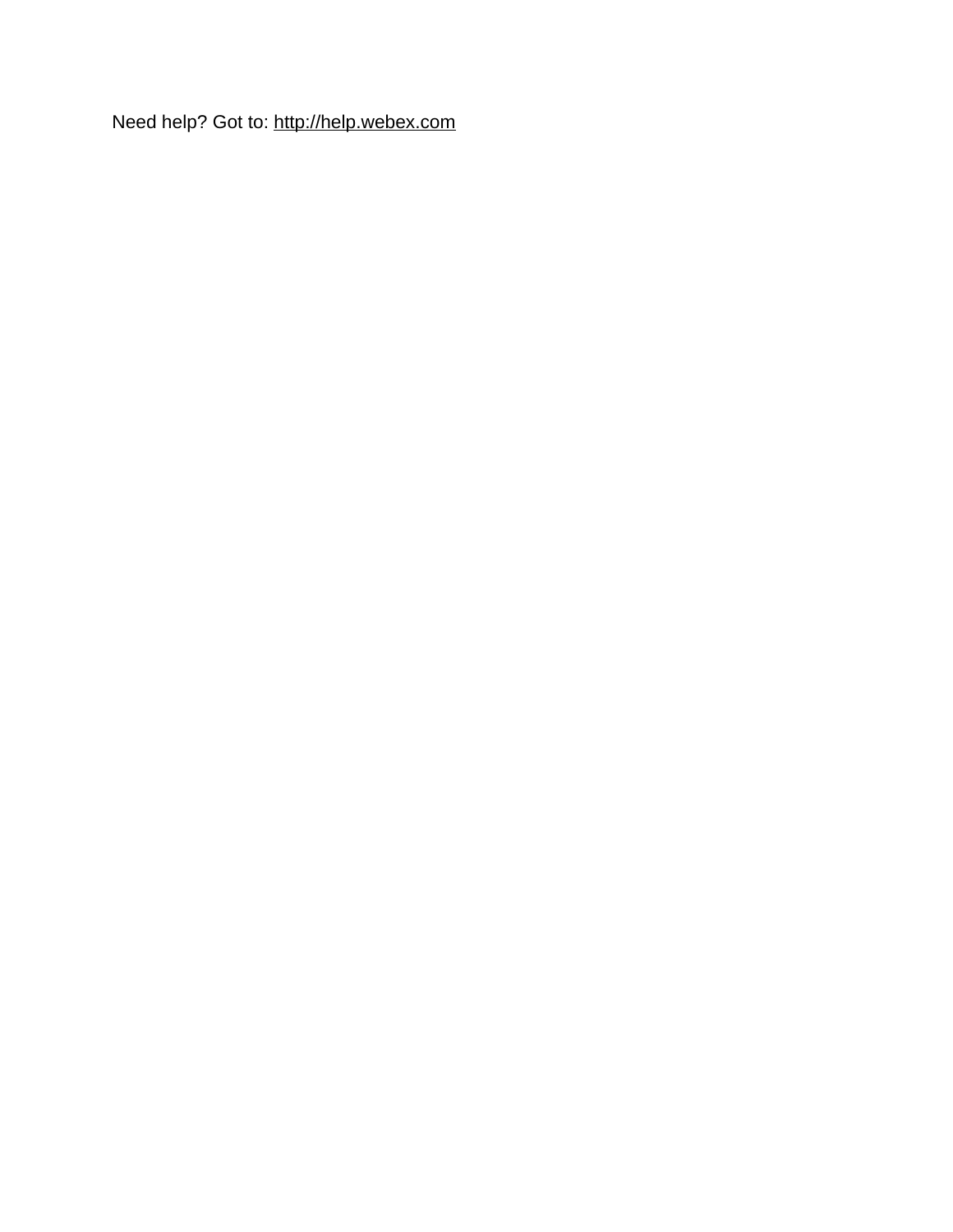## **VIEWING PROFESSIONAL SERVICES CONTRACT FOR REDETERMINATION OF BENEFITS AND GRASS STRIP ACQUISITION ON LE SUEUR-BLUE EARTH JD 2 IN LE SUEUER & BLUE EARTH COUNTY, MN**

This Viewing Professional Services Contract (this "**Agreement**") is made effective \_\_\_\_\_\_\_\_\_\_\_\_\_\_\_\_, 2020 (the "**Effective Date**"), by and between Bryan Murphy ("**Murphy**"), Shantel Hecht ("**Hecht**") and Larry Murphy ("**Larry**") (collectively, the "**Viewers**") and Robert Conely ("**Robert**"), acting through H2Over Viewers, LLC, a Minnesota limited liability company (the "**Company**"), and the Drainage Authority of Le Sueur – Blue Earth JD 2 (the "**Drainage Authority**"), for the Redetermination of Benefits and Grass Strip Acquisition for JD 2 (the "**Drainage System**").

## **RECITALS**

- **A.** Viewers Murphy, Hecht and Larry, along with Robert as an alternative Viewer, were appointed by the Drainage Authority on July 14, 2020.
- **B.** The Viewers operate and coordinate their administrative functions, through the Company.
- **C.** The Drainage Authority has funds available to purchase the services contemplated by this Agreement (collectively the "**Services**").
- **D.** The Drainage Authority desires to purchase the Services of the Viewers and the Company in connection with the redetermination of benefits and grass strip acquisition for the Drainage System (the "**Redetermination of Benefits**").

#### **AGREEMENT**

In consideration of the foregoing Recitals, the mutual undertakings and agreements hereinafter set forth, and for other good and valuable consideration, the receipt and sufficiency of which the parties acknowledge, the parties agree as follows:

#### **1. VIEWING SERVICES**.

**a. General Viewing Services.** Pursuant to this Agreement's terms and conditions, the Viewers, individually and as a part of the viewing team, will provide professional services in connection with the development of the viewing procedures for the Redetermination of Benefits within the Drainage System's watershed, professional analysis, meeting facilitation and report preparation as follows (the following collectively hereinafter referred to as the "**General Viewing Services**"):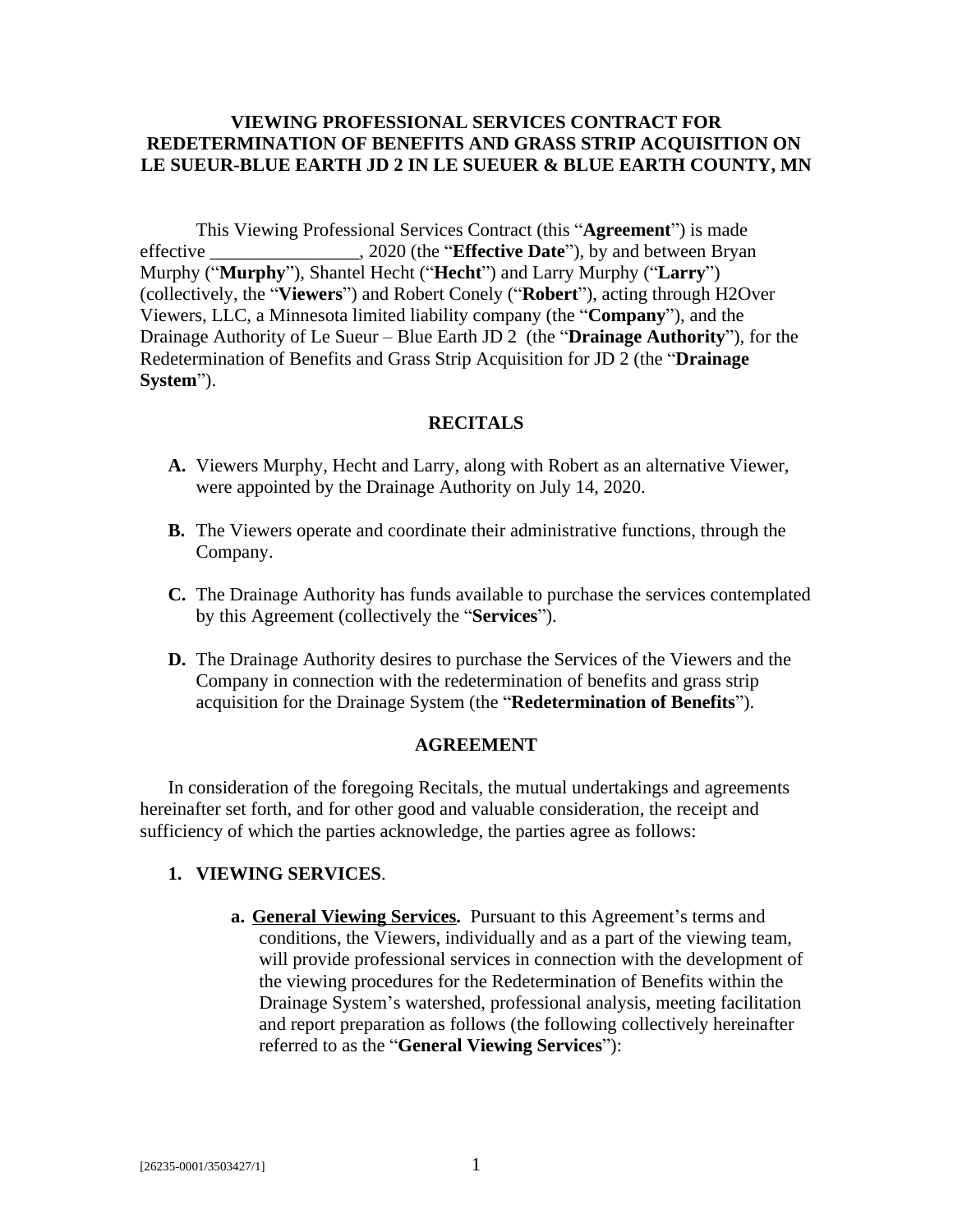- i. *First Meeting of Viewers*: Attend and participate in the first meeting of the Viewers. Take Viewer's oath and make initial coordination with Drainage Authority staff and/or engineer.
- ii. *Review Historical Drainage System Information*: Gather data regarding the Drainage System and its watershed. Identify/verify watershed boundaries or max extent of benefited area; identify parcels to be viewed by section, township, range and property ID number; identify owner/occupant information by name and mailing address (on file with County Auditor/Treasurer/Assessor); identify hydraulic efficiency of Drainage System (working with engineer).
- iii. *Coordination Meeting with Drainage Authority Staff*: Identify/verify watershed boundaries or max extent of benefited area; identify parcels to be viewed by section, township, range and property ID number; identify owner/occupant information by name and mailing address; identify hydraulic efficiency of Drainage System (working with engineer); and develop mapping information and maps to aid in viewing process.
- iv. *Conduct Office and Field Investigations and Viewing*: Identify any modification to natural drainage; identify unique features - land use, impervious surface, isolated basins, erosive soils, conservation practices; determine element of benefit utilizing standards in Minnesota Statutes Section 103E.315 and accepted viewing practices; address direct benefits and outlet benefits; meet with owners onsite when necessary to clarify issues.
- v. *Prepare and Deliver Viewers' Report*: Following the standards of Minnesota Statutes Section 103E.321; prepare and deliver to the Drainage Authority, a viewer's report, consisting of the following (the following collectively hereinafter referred to as the "**Viewer's Report**"):
	- 1. A narrative report outlining the Viewers' basis and findings, provided to the Drainage Authority in MS Word or PDF form;
	- 2. A tabular report called "Exhibit A" listing out every parcel according to Minn. Stat. Section 103E, provided in PDF form (MS Excel format if needed); and
	- 3. A GIS derived image of the entire Drainage System and the classifications therein, provided in JPEG format.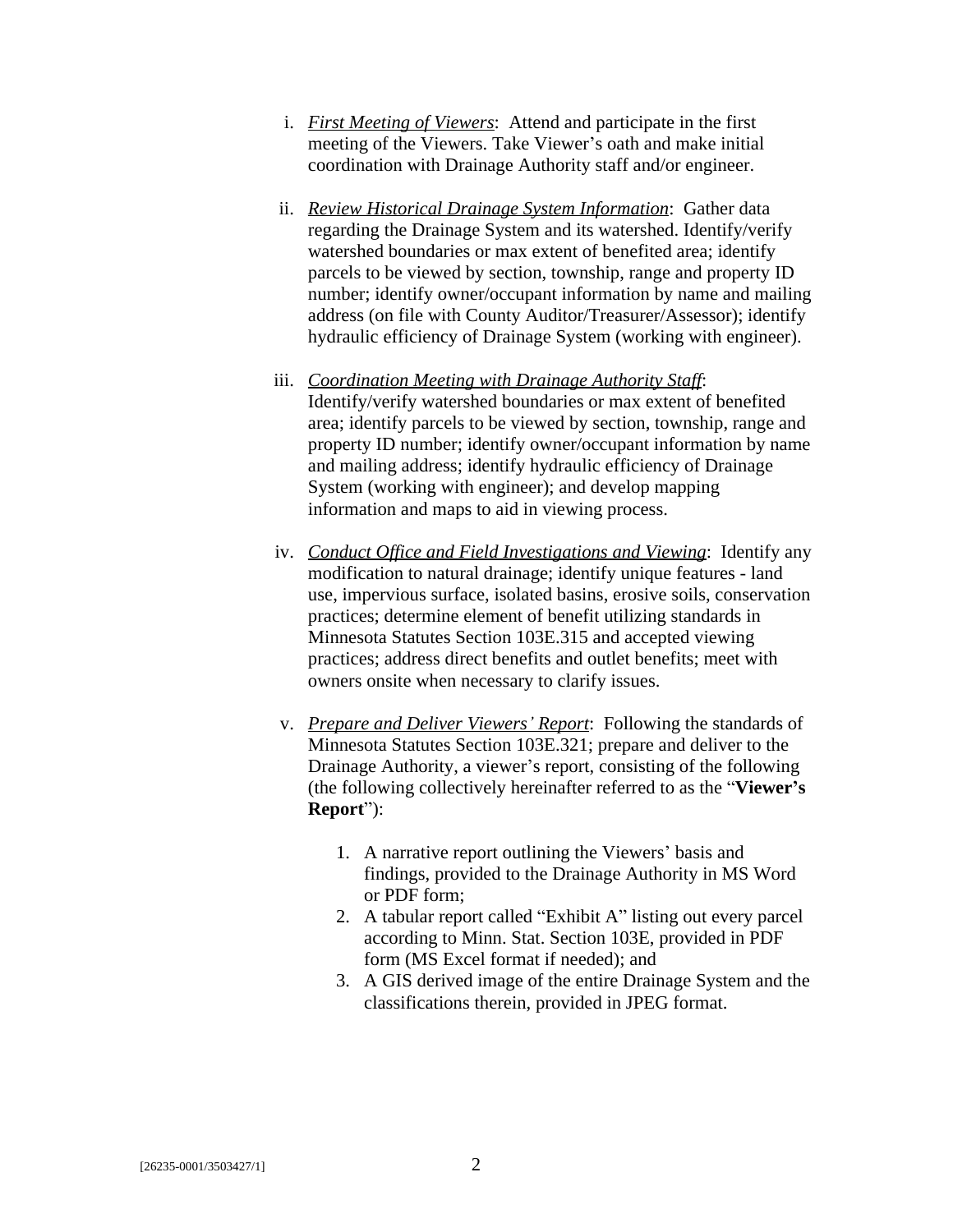- vi. *Prepare Benefited Area Map*: Prepare a map identifying benefited areas for use by Drainage Authority and prepare exportable digital format for Drainage Authority's use.
- **b.** Landowners' Meeting. At least one of the Viewers shall attend and participate in a Landowners' Meeting (as hereinafter defined). A "**Landowners' Meeting**" shall mean one informational group meeting with at least one of the Viewers and the landowners to provide an overview of the viewing process and value determinations and at which the Viewer(s) attending address individual questions from land owners in attendance immediately following the meeting presentation. Additional Revisions may be made to the Viewer's Report after the Landowners' Meeting, but prior to the Final Hearing, to address changes brought forward during the Landowners' Meeting.
- **c.** Final Hearing. The Viewers shall present determination of benefits and damages to the Drainage Authority and the public; explain viewing methodology and basis of benefit and damage determinations; answer questions of the Drainage Authority and public regarding specific determinations, to the best of the Viewers' ability; and schedule reviewing as necessary to validate determinations (collectively the "**Final Hearing**").
- **d.** Hourly Services. As needed or as requested by the Drainage Authority, the Viewers will also furnish the following services (collectively the "**Hourly Services**"):
	- i. *Additional Revisions*. Conduct reviewing; prepare summaries of reviewing; submit changes and revise report, if necessary; and provide explanation of changes, if necessary, revise Viewer's Report to address issues raised at Final Hearing and present changes, if any, to Viewer's Report (collectively, "**Additional Revisions**"). A final amended version of the Viewer's Report, as well as a GIS based file for the Drainage Authority's ArcPro software will be provided after all Additional Revisions are made and the Final Hearing has taken place.
	- ii. *Attendance/Participation at Additional Meetings.* Attend and participate in any additional public meetings.
- **e.** Additional Services. The Viewers may also furnish such additional services (the "**Additional Services**") as may be requested by the Drainage Authority from time to time, which are not listed as part of the General Viewing Services, Hourly Services, Landowner's Meeting or Final Hearing above, or which are not covered by the Litigation Fee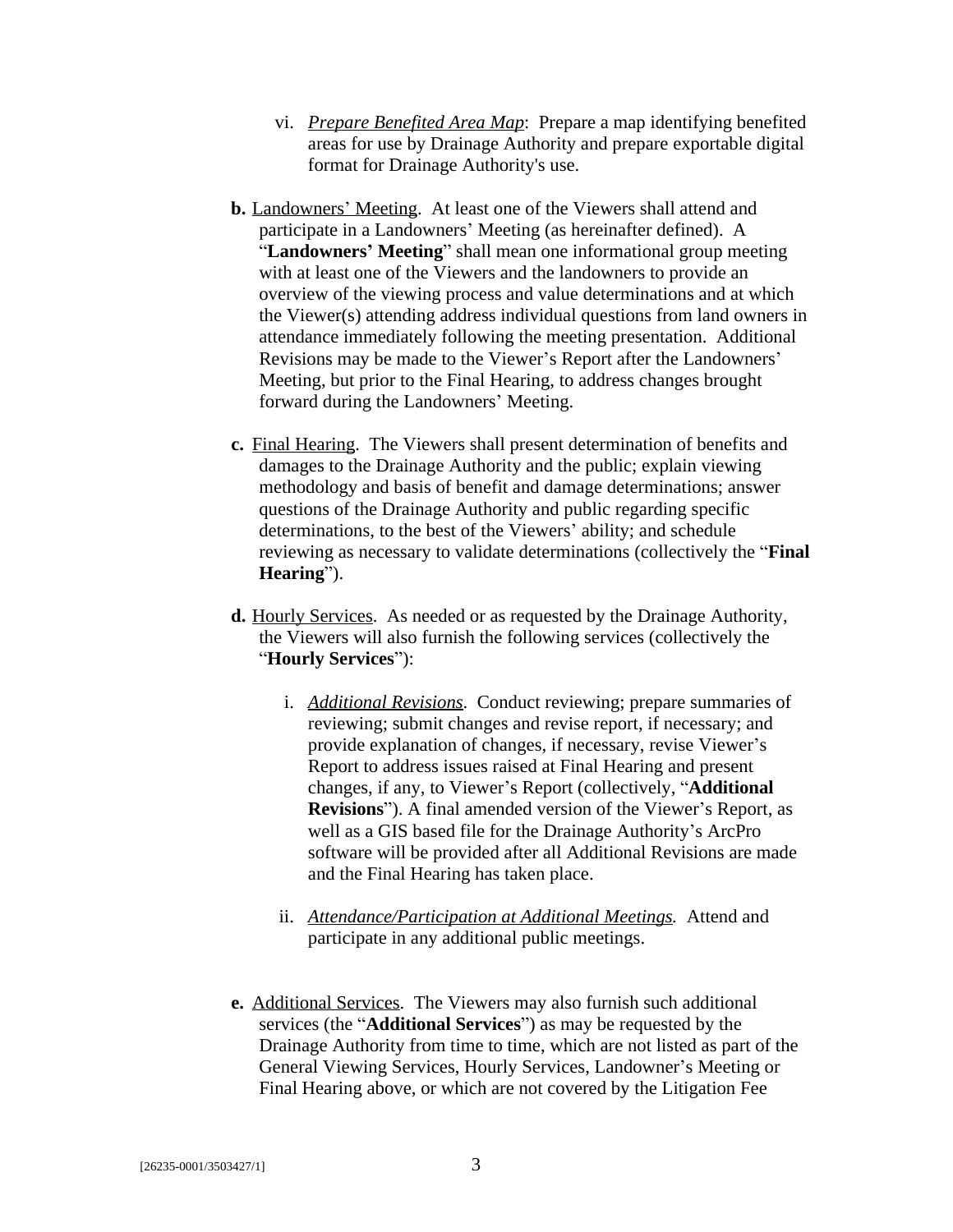under Paragraph 2(c) of this Agreement. The Viewers and the Company will provide an estimate to the Drainage Authority and receive approval to proceed from the Drainage Authority before furnishing the Additional Services.

- **2. RATES AND FEES**. The Drainage Authority shall pay the Company the following amounts for the Services:
	- **a.** Fees for General Viewing Services. The Drainage Authority shall pay the Company for the Viewers' performance of the General Viewing Services at the rate of \$3.95 per acre for all acres evaluated by the Viewers or otherwise determined to be benefitted or damaged (the "**Per Acre Charge**").
	- **b.** Hourly Services Charge. In addition to the foregoing Per Acre Charge, for the Hourly Services, the Drainage Authority shall pay the Company an amount calculated at the rate of \$50/hour (the "**Hourly Charge**") for time spent by each of the Viewers and Company staff performing the Hourly Services. Hourly Charges shall be calculated to the nearest onequarter (1/4) hour.
	- **c.** Litigation Fees. The Drainage Authority shall also pay the Company an additional amount calculated at the rate of \$90/hour (the "**Litigation** Fee") for work performed for each Viewer's time spent at any appearances required of any of the Viewers in court regarding the Services or reports provided under this Agreement, or any work provided as part of an appeal.
	- **d.** Authorized Discharge Facilities. In the event the Viewers' duties include the determination of benefits and fees for authorized municipal stormwater, municipal wastewater or commercial or industrial discharges (each hereinafter defined as an "**Authorized Discharge Facility**"), an additional charge of \$750.00 per Authorized Discharge Facility.
	- **e.** Out-Letting Systems. An additional charge of 50% of the Per Acre Charge for all acres evaluated by the Viewers or otherwise determined to be benefited or damaged by the Redetermination of Benefits, if a contributing drainage system uses the Drainage System. For example, if there is a \$4.00 Per Acre Charge, an additional \$2.00 per acre will be charged for all acres evaluated by the Viewers or otherwise determined to be benefited or damaged.
	- **f.** Continuations. In the event of any hearing continuation, an additional charge of \$2,000.00 per continuance.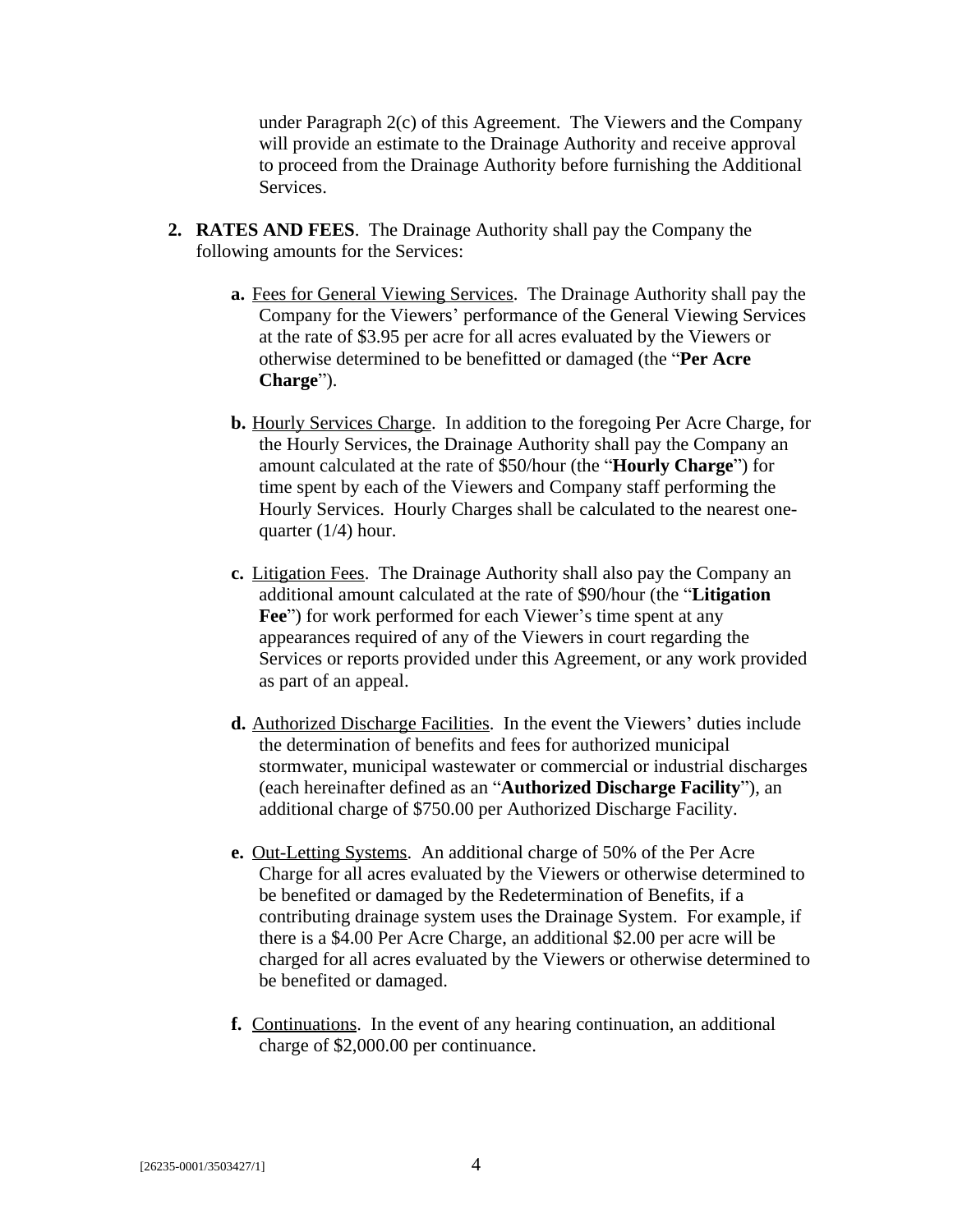- **g.** Landowners' Meeting. \$2,000.00 for each Landowners' Meeting (the "**Landowners' Meeting Fee**"). The Drainage Authority acknowledges and agrees that the Landowners' Meeting Fee shall automatically be revised without the Drainage Authority's consent, to the Company's then current fee amount, in the event it takes longer than twelve (12) months after submission of the Viewer's Report to the Drainage Authority, to hold the Landowners' Meeting. In the event the Drainage Authority works several systems into one Landowners' Meeting, only one Landowners' Meeting Fee will be charged (not one for each system).
- **h.** Final Hearing. \$2,000.00 for the Final Hearing (the "**Final Hearing Fee**"). The Drainage Authority acknowledges and agrees that the Final Hearing Fee shall automatically be revised without the Drainage Authority's consent, to the Company's then current rate, in the event it takes longer than twelve (12) months after submission of the Viewer's Report to the Drainage Authority, to hold the Final Hearing.
- **i.** Expenses. In the event the Viewers and/or the Company provide any Hourly Services or Additional Services, the Drainage Authority shall reimburse the Viewers' for their expenses incurred in providing such services, which shall include, but not be limited to mileage at the 2020 IRS standard mileage rate, meals, lodging and hotel costs and printing costs.
- **3. PAYMENT**.The Drainage Authority shall pay to the Company all fees, surcharges and other amounts provided for above as follows:
	- **a.** Payment Requests. The Company shall submit pay requests monthly. The Drainage Authority shall make payment directly to the Company within thirty (30) days after the Drainage Authority's receipt of a pay request for the Viewers' Services performed and expenses incurred, in the manner provided by law for payment of claims against the Drainage Authority.
	- **b.** Proration of Per Acre Charge and Out-Letting System Charge.
		- i. Monthly Amounts. Because the actual acreage evaluated or otherwise determined to be benefitted or damaged is not definite until completion of the Redetermination of Benefits, monthly amounts due and owing to the Company for the Per Acre Charge, as well as the Out-Letting System charge, shall be calculated and paid based upon ninety percent (90%) of the total estimated acreage to be evaluated or otherwise determined to be benefited or damaged, as prorated over the course of the estimated time to complete the Redetermination of Benefits, as reasonably determined by the Company.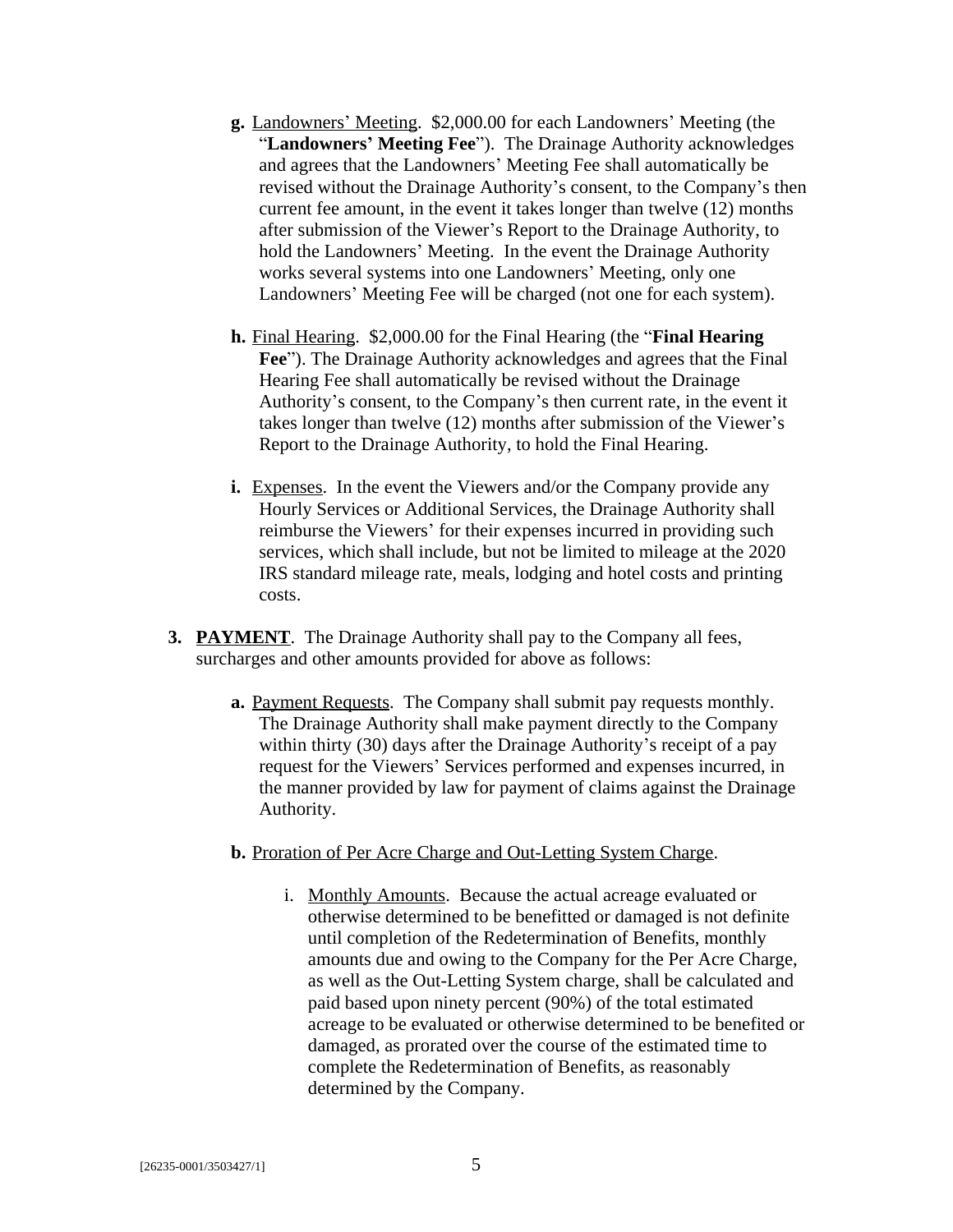- ii. True-Up Payment. No later than thirty (30) days after the Company's submission of its Viewer's Report to the Drainage Authority, the Drainage Authority shall pay for any remaining amounts due and owing for the Per Acre Charge and the Out-Letting System Charge, based upon the actual final acreage evaluated and otherwise determined to be benefitted or damaged. These amounts shall be calculated by taking the Per Acre Charge and the Out-Letting System Charge and multiplying each by the actual acreage, and deducting from each respective charge, the amounts the Drainage Authority has already paid to the Company for each respective charge. To the extent the Drainage Authority has over-paid the Company based upon the actual acreage, the Drainage Authority shall be entitled to a credit for such overpayment.
- **c.** Remaining Payments. All other charges and expenses reflected within this Agreement not otherwise paid through monthly pay requests, shall be paid no later than thirty (30) days after the Company's submission of its Viewer's Report to the Drainage Authority. Notwithstanding the foregoing, in the event any charges reflected within this Agreement are incurred or the Services are performed after the Viewers' submission of the Viewer's Report, such charges shall be due within thirty (30) days after the Drainage Authority's receipt of a pay request for such charges and expenses.

## **4. AGREEMENT TERM AND TERMINATION**.

- **a.** Term. The Viewers agree to furnish the Services commencing on or about July 14<sup>th</sup>, 2020 and, unless earlier terminated, this Agreement and the Services shall continue until the Redetermination of Benefits is complete and the Final Order, adopting the Viewers' Report and statements of benefits and damages, are adopted by the Drainage Authority.
- **b.** Drainage Authority Termination. The Drainage Authority may terminate this Agreement with the Viewers and Company at any time with or without cause. Notice of termination shall be given in writing and shall become effective not earlier than the date of mailing. If the Agreement is terminated, the Viewers and the Company shall be promptly compensated for Services performed and expenses incurred through the date of termination based on the amounts provided for under Section 2 of this Agreement.
- **c.** Viewers and Company Termination. The Viewers and Company may terminate this Agreement at any time with or without cause. Notice of termination shall be given in writing and shall become effective not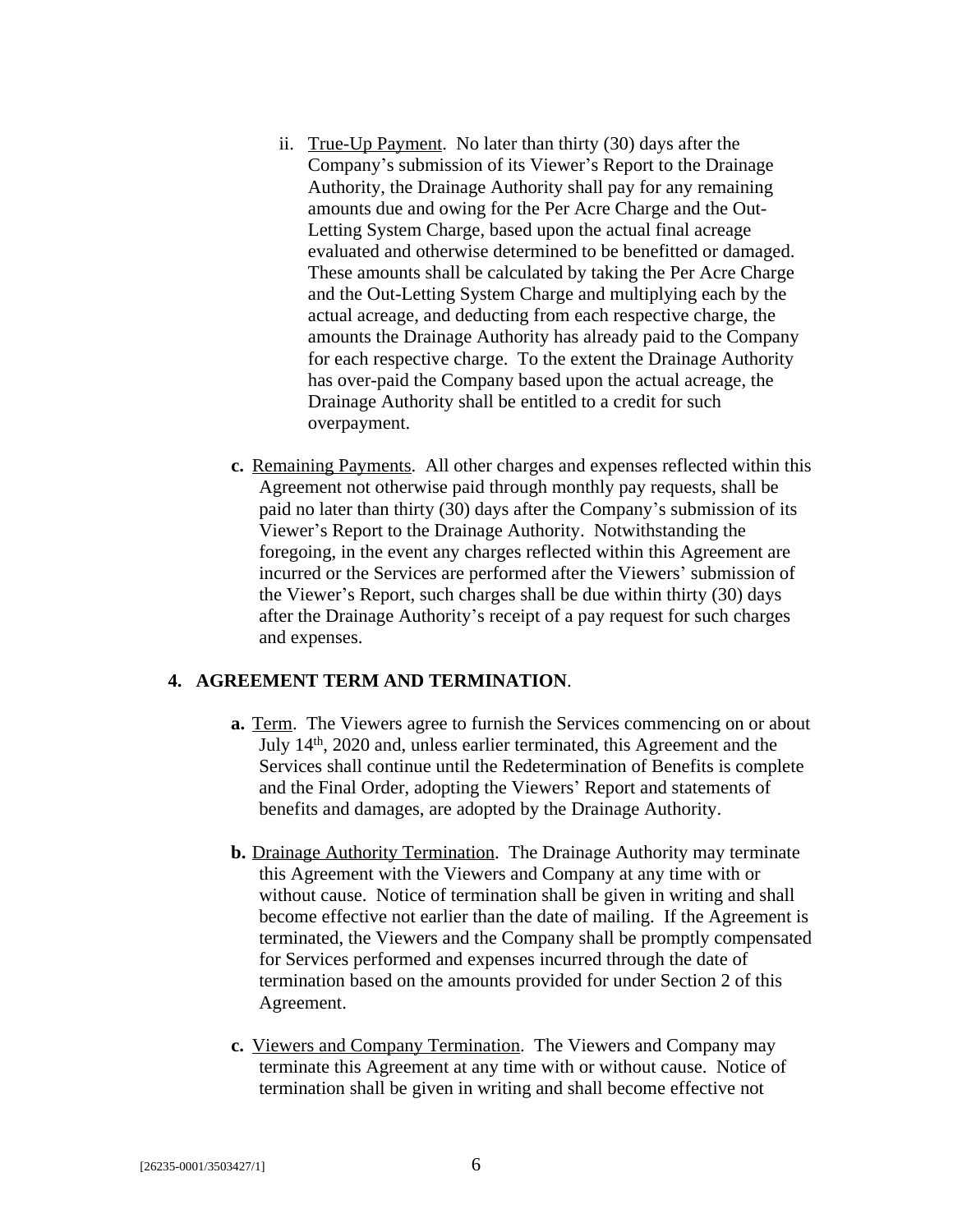earlier than the date of mailing. If the Agreement is terminated, the Viewers and the Company shall be promptly compensated for work performed and expenses incurred through the date of termination based on the amounts provided for under Section 2 of this Agreement.

#### **5. ADMINISTRATION OF SERVICES**

- **a.** Company Coordination. Each Viewer is considered independent. Each Viewer individually shall at all times be free to exercise initiative, judgment and discretion as to how to best perform or provide the Services. However, the individual Viewers acknowledge that they are a member of a three-viewer team and that their efforts and deliverable products will be coordinated by the Company. The Company shall not have direct control over the means and methods employed by individual Viewers. However, all coordination with the Drainage Authority and its staff, billing, record keeping, insurance and reporting shall occur through the Company.
- **b.** Viewing Process. Viewers agree to ensure a unity and consistency of effort in the viewing process. Viewers agree to provide a consensus recommendation to the Drainage Authority in the proceedings.
- **c.** Alternate Viewer. In the event the Company, in its discretion determines that any of the Viewers are no longer able to provide the Services, or, if the Company otherwise deems it necessary, in its discretion, to have Robert serve in place of any of the Viewers, the Company may utilize Robert as a Viewer in place of any of the other Viewers, and the Drainage Authority authorizes appointment of Robert as a Viewer in place of any of the other Viewers, who upon the Company's notification to the Drainage Authority, shall serve as and will be considered a "Viewer", with all rights, responsibilities and obligations of a "Viewer" under this Agreement's terms and conditions, as well as those provided for under Minnesota Statutes Chapter 103E.
- **d.** Drainage Authority Cooperation. Coordination with Drainage Authority staff is expected throughout the drainage proceedings. The Drainage Authority and its staff will cooperate with each Viewer to provide information relevant to the viewing process. The Drainage Authority and its staff shall not impede the viewing process. All coordination with the Drainage Authority and its staff shall occur through the lead viewer, who shall be Bryan Murphy.

#### **6. INDEPENDENT CONTRACTOR STATUS**

**a.** Independent Contractor. At all times and for all purposes hereunder, each Viewer shall be an independent contractor and is not an employee of the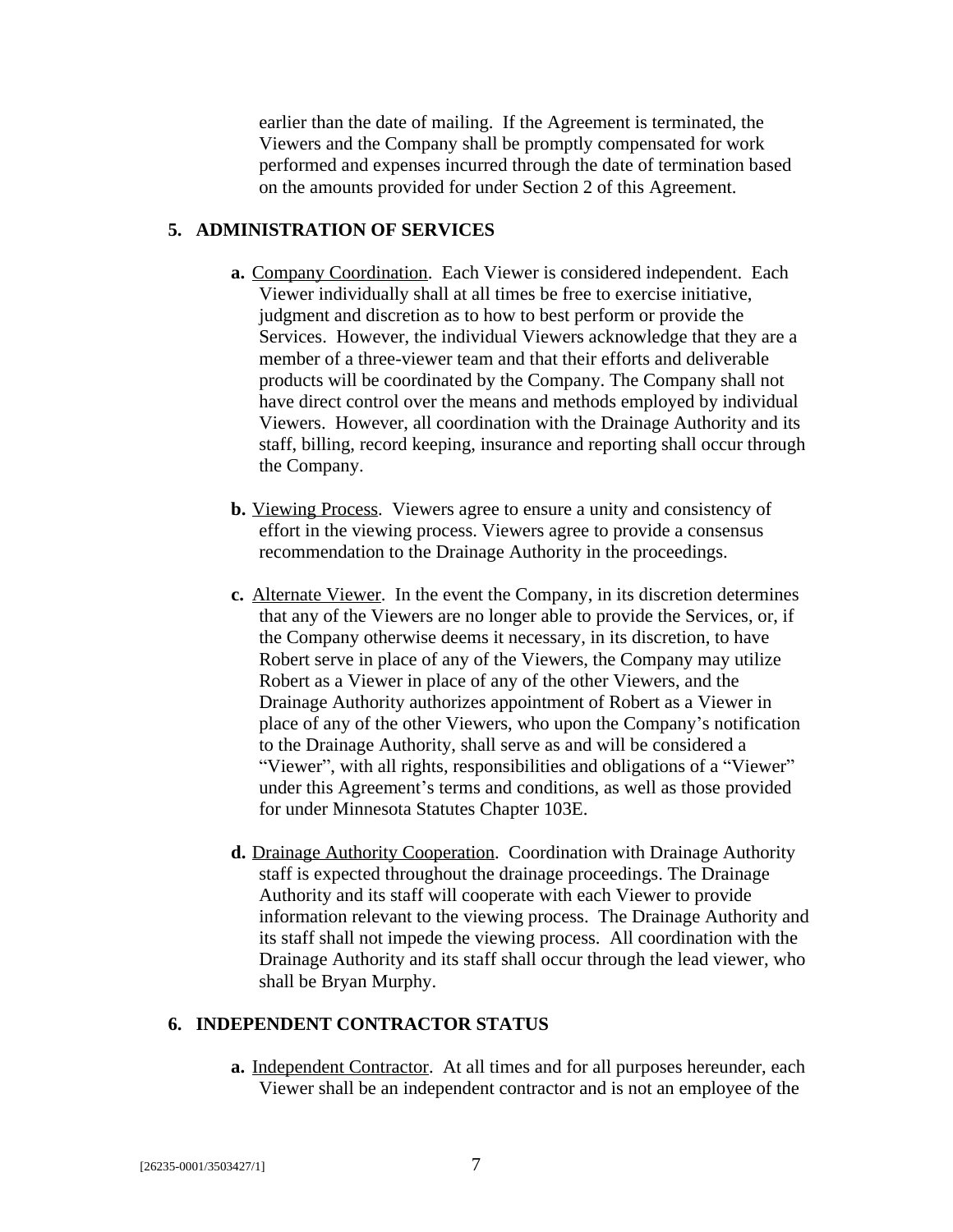Drainage Authority for any purpose. No statement contained in this Agreement shall be construed so as to find any Viewer to be an employee of the Drainage Authority, and each Viewer shall not be entitled to any of the rights, privileges, or benefits of employees of the Drainage Authority or the County of Le Sueur, including but not limited to, workers' compensation, health/death benefits, and indemnification for third-party personal injury/property damage claims.

- **b.** Responsibility for Withholding. Each Viewer acknowledges and agrees that no withholding or deduction for State or Federal income taxes, FICA, FUTA, or otherwise, will be made from the payments due each Viewer or the Company and that it is the sole obligation of each Viewer and the Company to comply with the applicable provisions of all Federal and State Tax laws.
- **c.** Hiring of Staff. Each Viewer and the Company is responsible for hiring sufficient workers to perform the services/duties required by this Agreement, withholding their taxes, and paying all other employment tax obligations on their behalf.

#### **7. INSURANCE**

- **a.** Required Insurance. The Viewers and Company agree that in order to protect itself as well as the Drainage Authority, the Viewers and Company will at all times during the term of this Agreement keep in force the following insurance:
	- i. Commercial General Liability. In the amount of \$1,000,000 per occurrence; \$2,000,000 general aggregate; or such other liability amounts as established in Minnesota Statutes 466, as amended.
	- ii. Professional Liability. In the amount of \$1,000,000 per claim and in the aggregate.
	- iii. Business Automobile Liability.In the amount of \$1,000,000 combined single limit coverage.
	- iv. Workers' Compensation Insurance. Workers' Compensation Insurance for all its employees in accordance with statutory requirements of the State of Minnesota, including Coverage B, Employer's Liability, at limits of not less than \$500,000 bodily injury by disease each employee, \$500,000 bodily injury by disease policy limit and \$500,000 bodily injury each accident.
- **b.** Insurance Policy Requirements. Any policy obtained and maintained under this clause shall provide that it shall not be cancelled, materially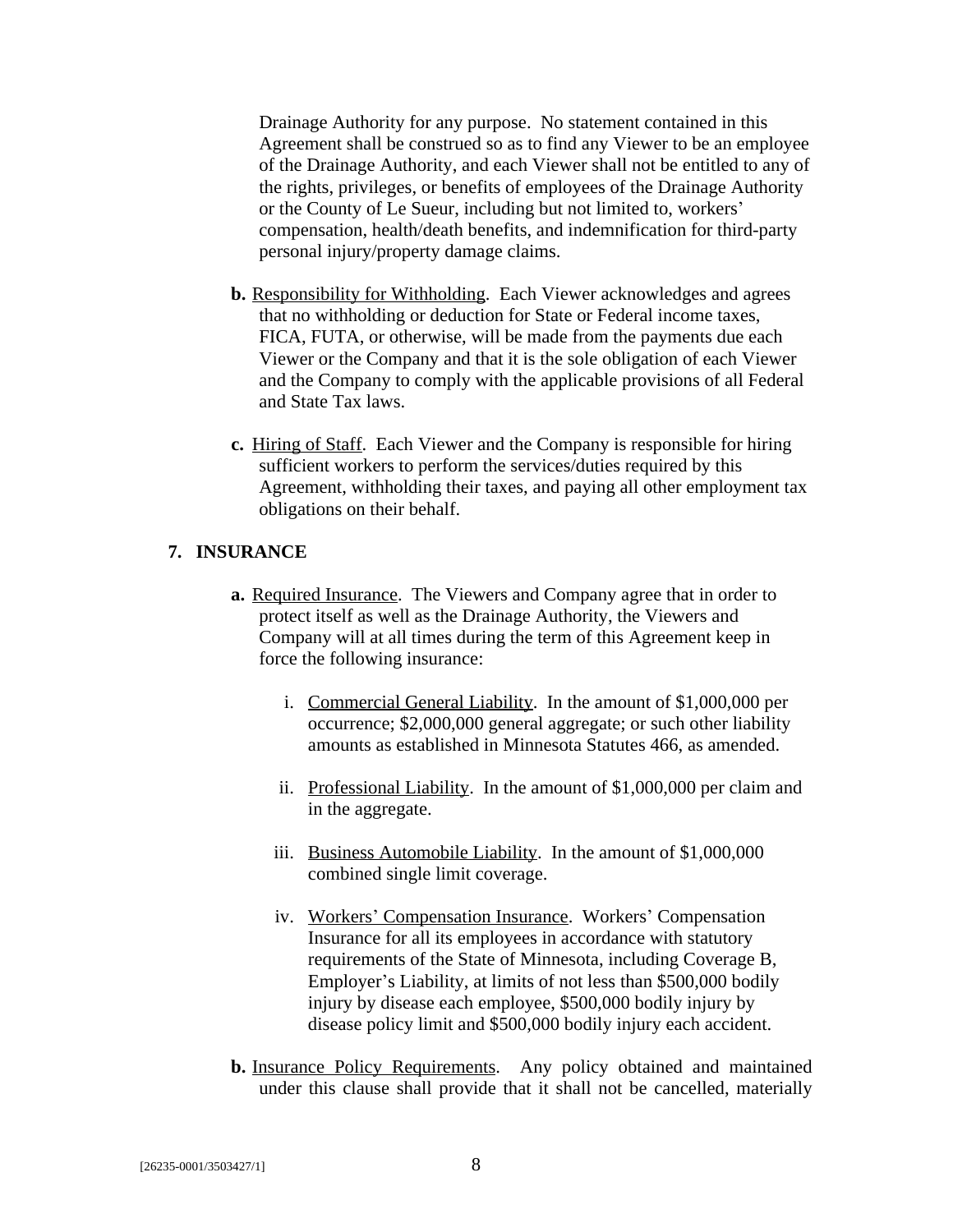changed, or not renewed without thirty (30) days' prior notice thereof to the Drainage Authority.

**c.** Insurance Certificates. Prior to the Effective Date, and as a condition precedent to this Agreement, the Viewers will furnish the Drainage Authority with Certificates of Insurance listing the Drainage Authority as a certificate holder.

## **8. DATA PRACTICES**

- **a.** Work Product. Viewers are performing work for hire, all work product, background information, investigations, summaries, photographs, maps or other materials, whether in paper, electronic or other form, produced or obtained by any Viewer in the course of the drainage proceeding are the property of the Drainage Authority and shall be provided to the Drainage Authority upon completion of the Viewers' Services, however, the Company may retain copies of such documents and materials for its own records and reporting and retention requirements.
- **b.** Government Data Practices Act. All data collected, created, received, maintained, or disseminated for any purposes by the activities of a Viewer because of this Agreement is governed by the Minnesota Government Data Practices Act, Minnesota Statutes Chapter 13, as amended, the Minnesota Rules implementing such act, now in force or as adopted, as well as federal regulations on data privacy.

#### **9. RECORDS-AVAILABILITY AND RETENTION**

- **a.** Inspection. Pursuant to Minnesota Statute §16C.05, subd. 5, the Viewers agree that the Drainage Authority, the State Auditor, the County Auditors of Le Sueur County or any of their duly authorized representatives at any time during normal business hours and as often as they may reasonably deem necessary, shall have access to and the right to examine, audit, excerpt, and transcribe any books, documents, papers, records, etc., which are pertinent to the accounting practices and procedures of the Viewers and involve transactions relating to this Agreement.
- **b.** Records Retention. The Company agrees to maintain these records for a period of six (6) years from the date of termination of this Agreement.

#### **10. MISCELLANEOUS**

**a.** Entire Agreement. It is understood and agreed that the entire Agreement between the parties is contained herein and that this Agreement supersedes all oral agreements and negotiations between the parties relating to the subject matter hereof. All items referred to in this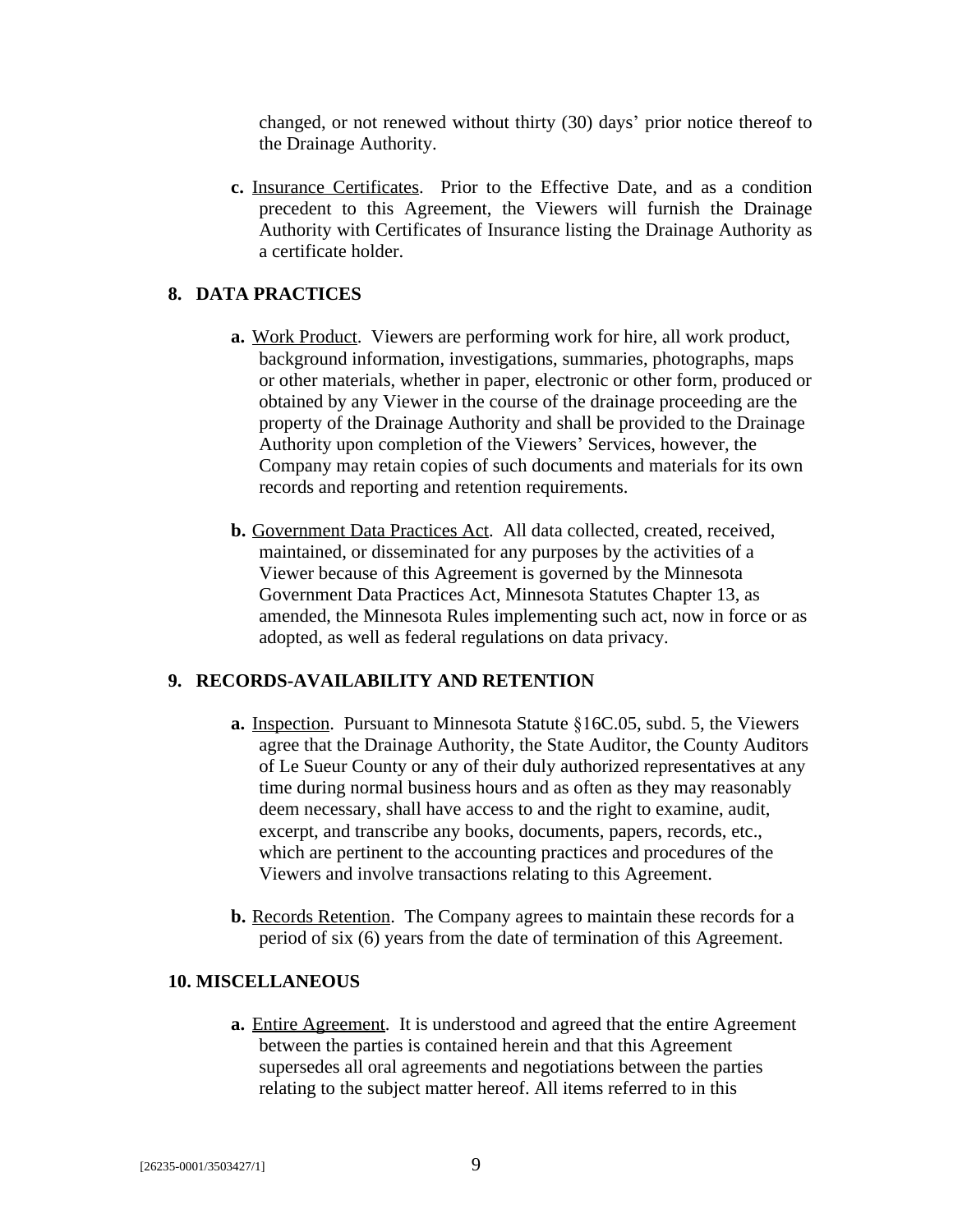Agreement are incorporated or attached and are deemed to be part of this Agreement.

- **b.** Amendments. Any material alterations, variations, modifications, or waivers of provisions of this Agreement shall be valid only when they have been reduced to writing as an amendment and signed by the parties.
- **c.** Legal Fees and Costs. Should the Drainage Authority, the Viewers, or the Company have to bring legal action to secure compliance with any provision of this Agreement, each party shall pay its own attorneys' fees and costs in such an action.
- **d.** Subcontracting and Assignment. The Viewers shall not enter into any subcontract for performance of any Services without the prior written approval of the Drainage Authority and subject to such conditions and provisions as the Drainage Authority may deem necessary. The Viewer shall be responsible for the performance of all subcontractors.
- **e.** Nondiscrimination. During this Agreement's performance, the Viewers agree to the following:

No person shall, on the grounds of race, color, religion, age, sex, disability, marital status, public assistance status, criminal record, creed or national origin be excluded from full employment rights in, participation in, be denied the benefits of or be otherwise subjected to discrimination under any and all applicable federal and state laws against discrimination.

- **f.** Compliance with Laws. The Viewers and the Company shall abide by all Federal, State and local laws, statutes, ordinances, rules and regulations now in effect or hereinafter adopted pertaining to this Agreement.
- **g.** Severability.The provisions of this Agreement shall be deemed severable. If any part of this Agreement is rendered void, invalid, or unenforceable, such rendering shall not affect the validity and enforceability of the remainder of this Agreement unless the part or parts which are void, invalid or otherwise unenforceable shall substantially impair the value of the entire Agreement with respect to the parties.
- **h.** Counterparts.This Agreement may be signed in two or more counterparts, all of which shall constitute a single instrument. Facsimile and scanned electronic signatures shall be sufficient for all purposes.

Viewers and Company having signed this Agreement, the Drainage Authority of Le Sueur – Blue Earth JD 2 having duly approved this Agreement on the  $\frac{1}{\sqrt{2\pi}}$  day of \_\_\_\_\_\_\_\_\_\_\_\_\_, 2020, and pursuant to such approval and the proper Drainage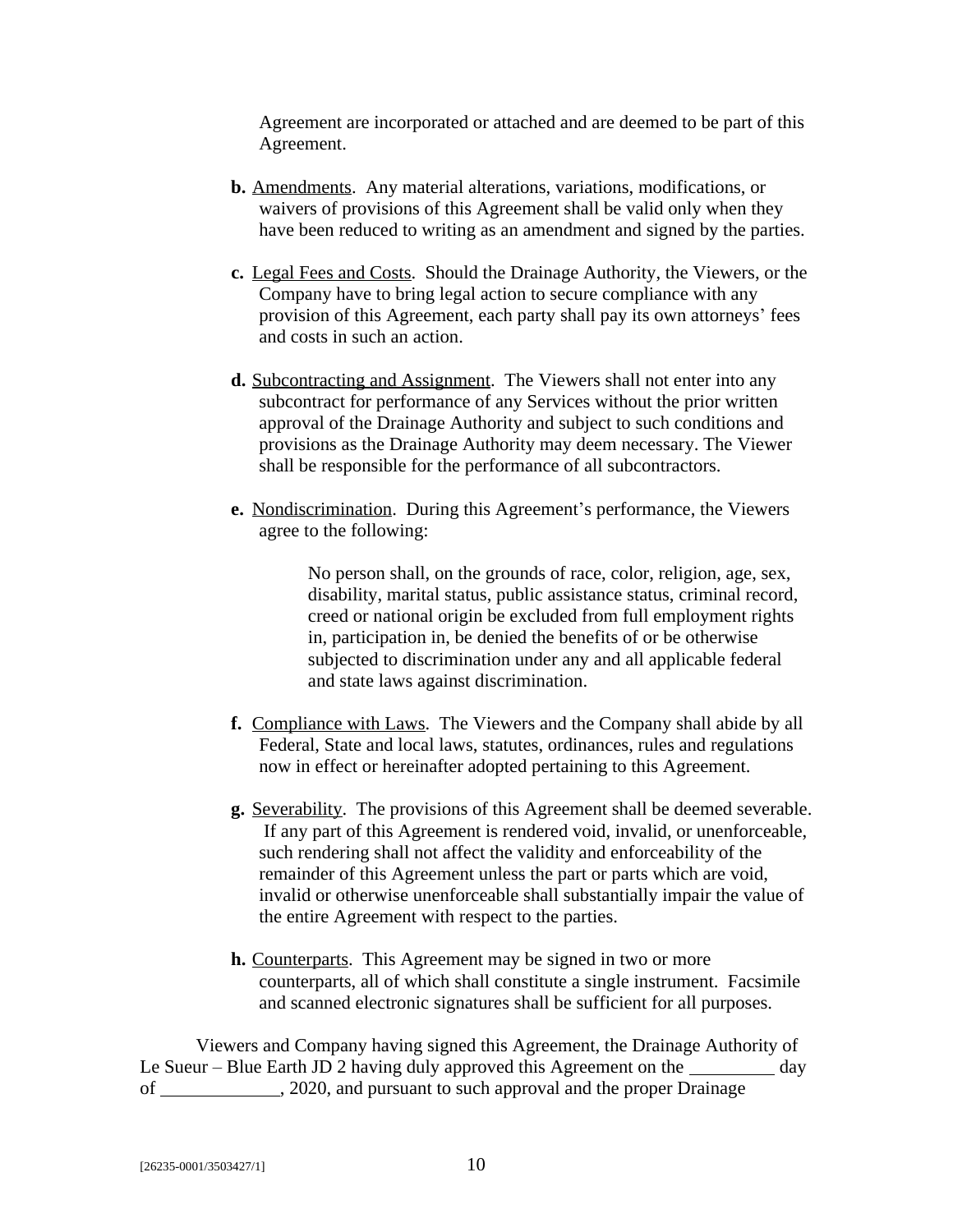Authority officials having signed this Agreement, the parties hereto agree to be bound by the provisions herein set forth.

> Le Sueur – Blue Earth Drainage Authority for Le Sueur -Blue Earth JD 2

By:

Chair/President of the Le Sueur -Blue Earth JD 2 Drainage Authority

*[Signature Page to Follow]*

\_\_\_\_\_\_\_\_\_\_\_\_\_\_\_\_\_\_\_\_\_\_\_\_\_\_\_\_\_\_\_\_\_\_\_\_\_\_\_\_\_\_\_\_\_\_\_\_\_\_\_\_\_\_\_\_\_\_\_\_\_\_\_\_\_\_\_\_\_\_\_\_